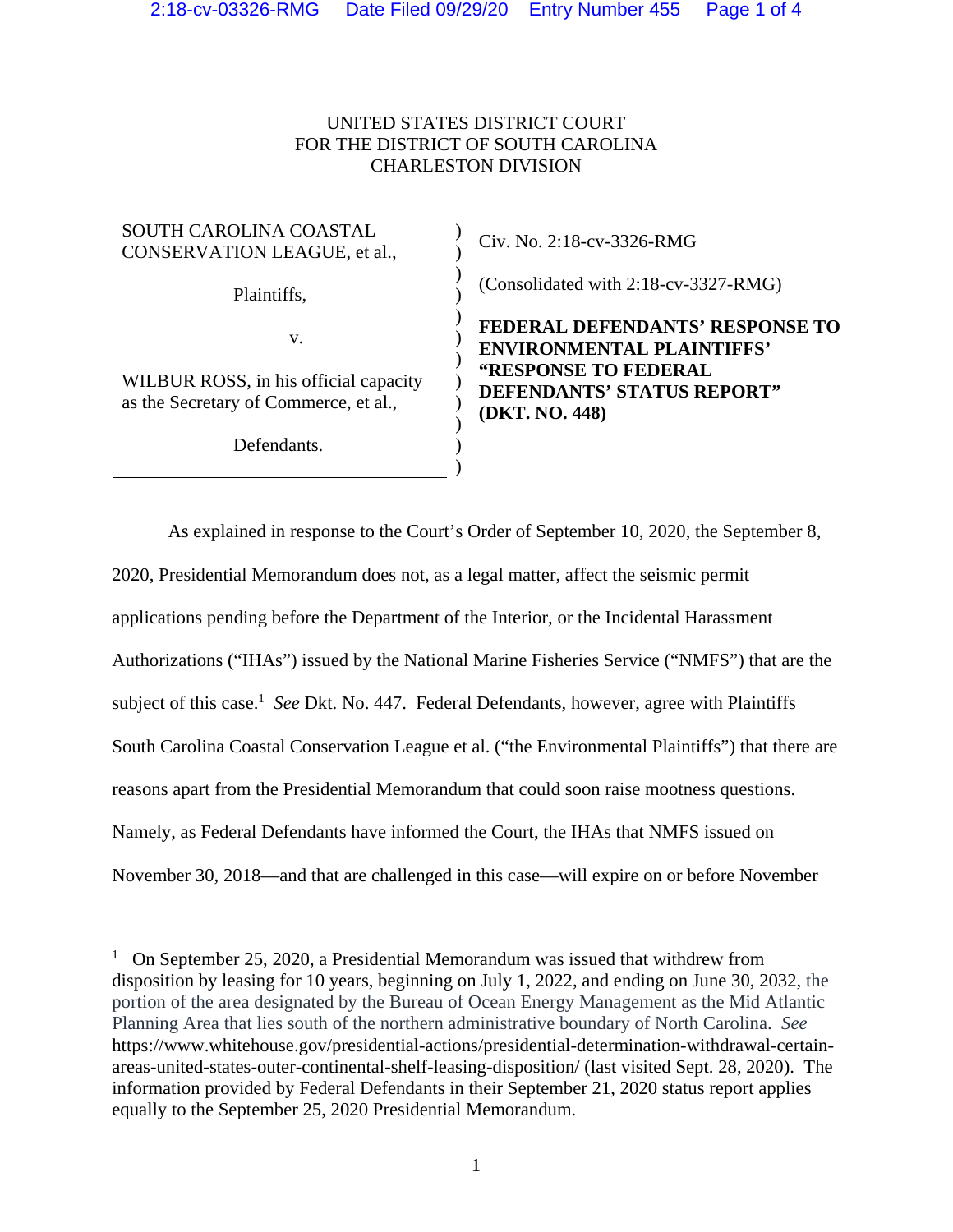30, 2020. Dkt. No. 447 at ¶ 4; Dkt. No. 447-1 ¶ 5. Once the IHAs expire, there are no statutory or regulatory mechanisms for extending the specific IHAs at issue here and no basis for reissuing or renewing them. *See* Declaration of D. Wieting at ¶ 4 (Sept. 29, 2020) (attached as Exhibit A).

If an applicant wished to move forward with survey activities after expiration, it would have to submit a new application for an incidental harassment authorization in accordance with the regulations implementing the Marine Mammal Protection Act ("MMPA") for issuance of IHAs. *Id*. Upon receipt of such applications, NMFS would have to undertake a new administrative process and review under the MMPA, the National Environmental Policy Act, and the Endangered Species Act, which would result in a new agency action(s). *Id*. Among other steps, NMFS would have to review any application in accordance with its implementing regulations; publish a notice of proposed IHA in the Federal Register; make any proposed IHA available for public comment; and publish notice of issuance of any final IHA in the Federal Register. *Id*. ¶ 5.

It is not yet November 30. However, to date the Department of the Interior has not acted on any of the pending seismic permit applications. Federal Defendants therefore propose a short stay of the litigation until 14 days after November 30, 2020 (up to and including December 14). This will allow the parties time to confer after any expiration of the IHAs and report to the Court, jointly or separately, their positions on if or how the litigation should proceed. Should the Department of the Interior issue any permits during the pendency of any such stay, Federal Defendants' counsel would inform the other parties and the Court.<sup>2</sup> As an alternative to a stay,

<sup>&</sup>lt;sup>2</sup> As set forth in two prior declarations submitted by Walter Cruickshank, Acting Director of the Bureau of Ocean Energy Management ("BOEM"), if BOEM ultimately issues permits to any of the applicants for the then pending five, now four, permits for geological and geophysical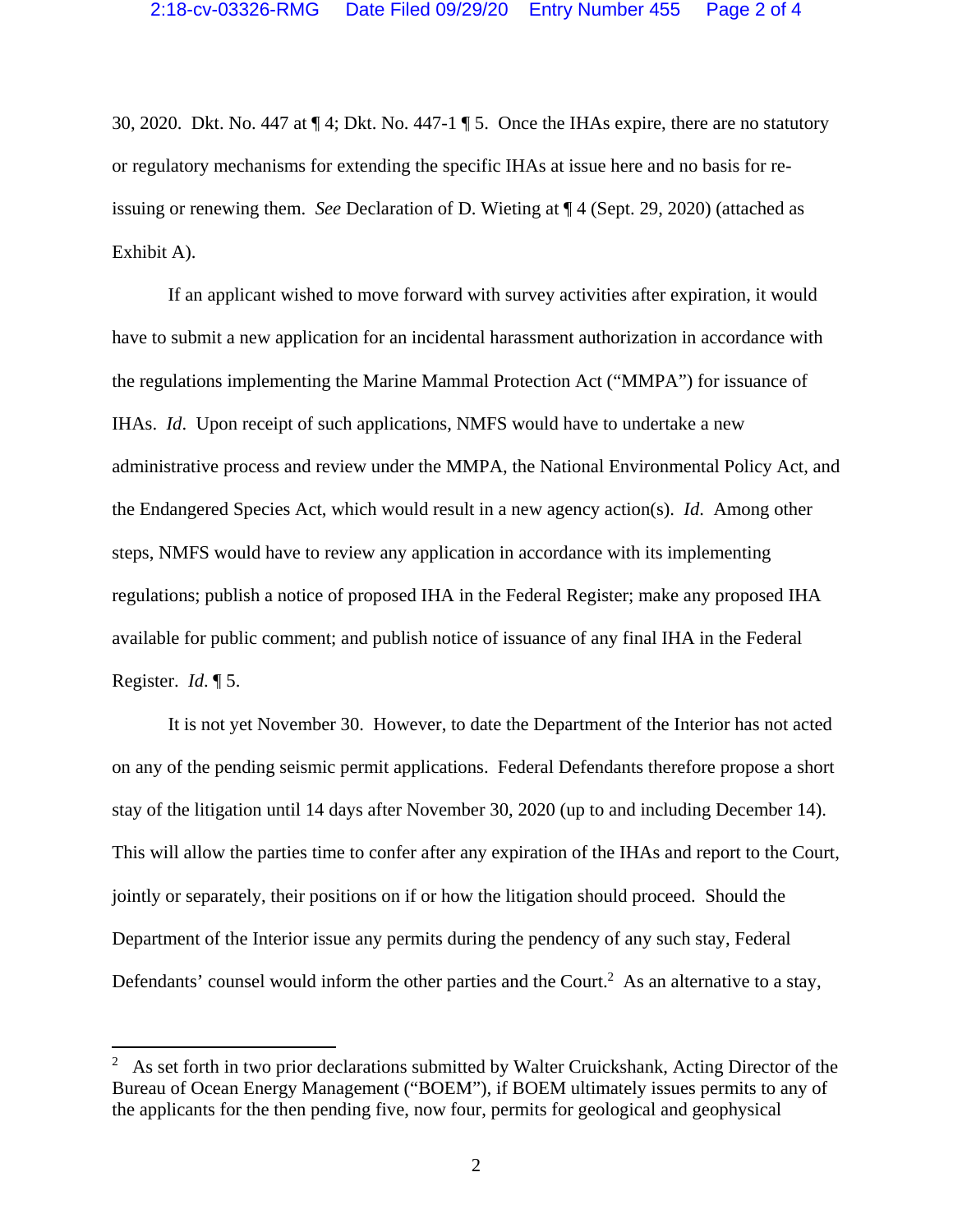Federal Defendants are willing to confer with the parties to explore other procedures that could for the time being conserve the resources of the parties and the Court in light of the near-term

expiration of the IHAs.

Respectfully submitted this 29th day of September, 2020.

 JEAN E. WILLIAMS Deputy Assistant Attorney General Environment and Natural Resources Division SETH M. BARSKY, Chief MEREDITH L. FLAX, Assistant Chief

By: /s/ Alison C. Finnegan ALISON C. FINNEGAN, Trial Attorney United States Department of Justice Environment & Natural Resources Division Wildlife & Marine Resources Section Ben Franklin Station, P.O. Box 7611 Washington, D.C. 20044-7611 Tel: (202) 305-0500; Fax: (202) 305-0275 Email: alison.c.finnegan@usdoj.gov

LISA RUSSELL, Chief GUILLERMO MONTERO, Assistant Chief

/s/ Kristofor R. Swanson KRISTOFOR R. SWANSON Senior Attorney (Colo. Bar No. 39378) Natural Resources Section Environment & Natural Resources Division. U.S. Department of Justice P.O. Box 7611 Washington, D.C. 20044-7611 Tel: (202) 305-0248; Fax: (202) 305-0506 Email: kristofor.swanson@usdoj.gov

*Counsel for Federal Defendants*

activities on the Atlantic Continental Shelf, BOEM will require as a condition of approval that the permittee submit a notice to BOEM at least 30 days prior to when it plans to initiate survey activities. Dkt. No. 358-1 at ¶ 7 (Decl. of W. Cruickshank (Feb. 18, 2020); Dkt. No. 72-1 at ¶ 9 (Decl. of W. Cruickshank (Jan. 17, 2019)). BOEM will require the permittee to submit the notice at least 30 days prior to conducting any activities under the permit. *Id*.